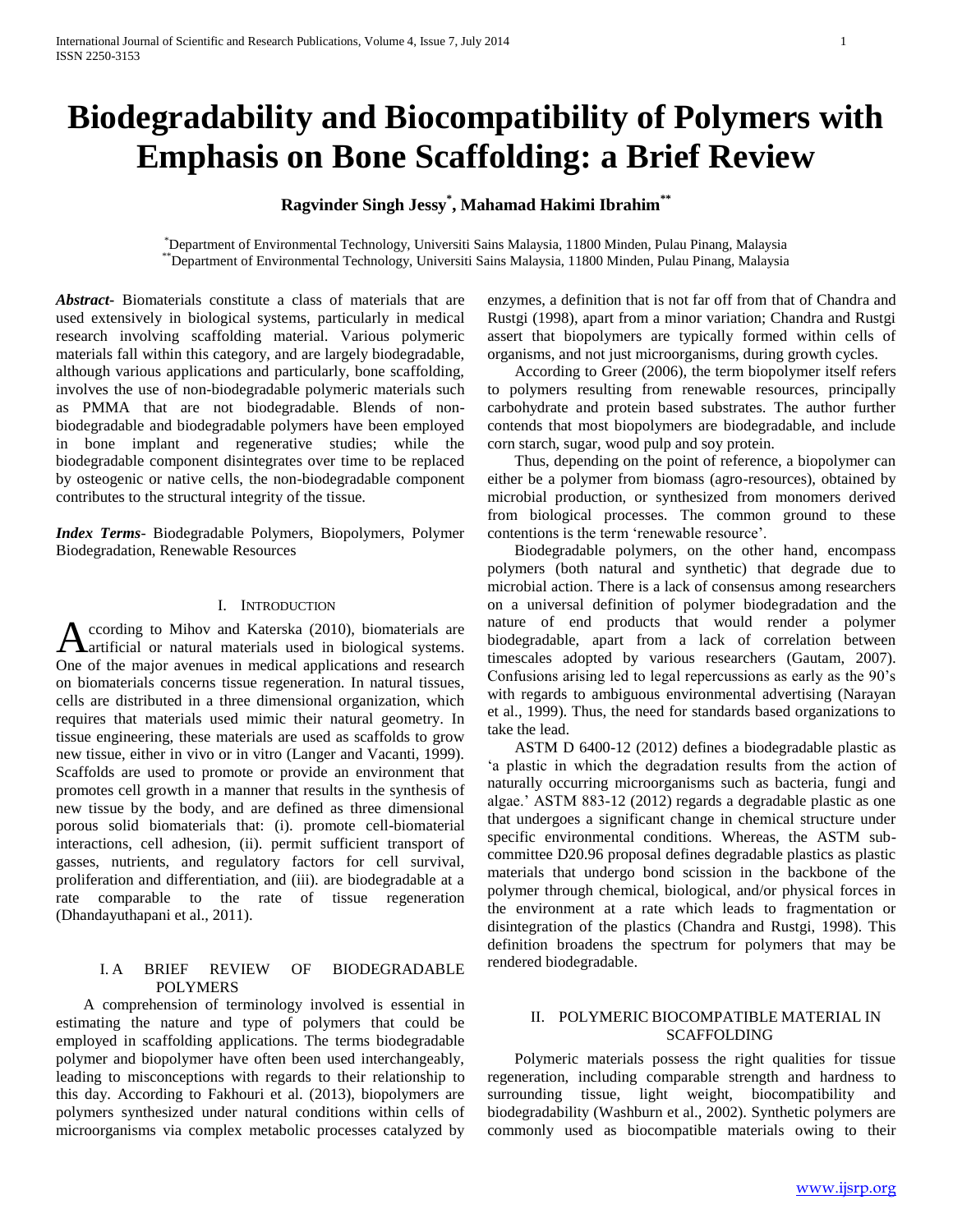modifiable properties (Puskas and Chen, 2004). Biocompatible polymers can either be made into devices, or are coated onto devices to reduce risk of rejection by the human body. Other applications include implants (bone pins and screws), catheters and dialysis tubing, vascular graft, membranes for oxygenation and detoxification, injectable drug delivery and porus scaffolds for regenerative tissue engineering (Shastri, 2003).

 The criteria for selection of a polymeric material for incisive medical applications include its ease of processing, mechanical strength, biological inertness, blood compatibility, tissue adhesivity and permeability of oxygen (Shastri, 2003). The choice of a polymer in a given application, as is the convention in polymer technology and engineering, is to tradeoff properties deemed unnecessary for the particular application.

 Polymer biodegradability was noted as a quality possessed by polymers employed in tissue engineering applications, particularly in its application as scaffolds. However, this hasn't always been the main factor. Not all polymers applied in medical applications necessarily need to be biodegradable. For instance, polymethyl methacrylate, or PMMA, is a non-biodegradable polymer that possesses a good degree of compatibility with human tissue, and has been used as scaffolding material ( Liu et al., 2009) and 2D cell cultures for many years (Jager and Wilke, 2003). It has therefore found applications specifically in permanent structures, such as bone tissue regeneration and bone structural enhancement. It manifests low toxicity and is used as scaffolding to deliver mechanical stability following its implantation (Downes et al., 1994). Over the years, electrospun PMMA fibers have been used to form 3D tissue engineered scaffolds with good cellular adhesion (Wei and Sampathi, 2011; Zhang and Sun, 2005).

 Polymeric scaffolds are usually rendered porous by blending them with salts, whereby the salt component is bleached out following solvent casting upon drying the solution. The salt crystallites possess controllable sizes, and leave behind pores/voids in the polymer matrix with dimensions in the order of or larger than cellular dimensions (Ishaug et al., 1994).

 Osseointegration refers to direct structural and functional connection between an ordered, living bone, and the surface of a load carrying implant, where there isn't progressive relative movement between the implant and the bone matter in direct contact (Mavrogenis et al., 2009). In this case, the implant may well be scaffolding that aims to affect the regeneration of tissue in the affected area. The concept involves the seeding of autologous osteogenic cells throughout the scaffold (Hutmacher et al., 2007). Autologous osteogenic cells refer to cells involved in the development, growth or repair of bone, which originate from the same person.

## III. POLYMER BLENDS AND COPOLYMERS IN BONE SCAFFOLDING

 Multiphase polymer blends, where one component is biodegradable while the other isn't, has been employed in bone implant and regenerative studies; while the biodegradable component disintegrates over time to be replaced by osteogenic or native cells, the non-biodegradable component contributes to the structural integrity of the tissue. Such has been the case in studies involving poly(L-lactide) and PMMA blends (Le et al.,

2006). Higher molecular weights of the permanent component (non-biodegradable PMMA) would improve mechanical properties undoubtedly. However, Tai et al. (2007) studied the effect of molecular weight on PGLA scaffolds, and found that pore sizes decreased with increased molecular weight.

 Notwithstanding, scaffolding in bone repair applications should mimic properties at the bone repair site, including mechanical properties of the bone. Typical PMMA bone cements have compressive strengths in the range of 75-115MPa and moduli of elasticity at 1700-3100MPa, far exceeding those of trabecular bones, at 5-10MPa and 50-100MPa respectively. However, the mechanical properties of bones depend on the type of bone being investigated. For instance, cortical bones exhibit compressive strengths in the range of 130-225MPa, with a modulus of 17-20GPa (Hedberg and Mikos 2001).

 Thus, an important avenue for consideration is the use of multi-phase polymer blends and copolymers, each with one biodegradable and another non-biodegradable component, as potential bone scaffolding material, with the non-biodegradable component serving as a permanent structure within the repair site to perform as a load bearing media with comparable mechanical properties to that of the surrounding bone tissue. As tissue regeneration progresses, the biodegradable or biosorbable component would disintegrate and disappear, leaving behind the structurally enhancing non-biodegradable component.

 The presence of the non-biodegradable component in blends and copolymers could not only effect the disintegration rates of the biodegradable component, but also, the integrity of the nonbiodegradable component. As such, a brief review on polymer biodegradability is necessary.

## IV. CONCLUSION

 Research on polymeric scaffolding in bone tissue regeneration and fortification employing biodegradable/nonbiodegradable copolymers is virtually lagging, but poses an important avenue for consideration. Bone scaffolding employing either biodegradable, non-biodegradable, or blends of biodegradable and non-biodegradable polymers, has proven feasible and successful. The permanent (non-biodegradable) component would provide the required structural integrity, while the non-biodegradable component would generate pores upon disintegration and be replaced by osteogenic cells, paving the way for tissue regeneration that would be structurally fortified by the non-biodegradable but biocompatible polymer. An important avenue of consideration in further studies involving copolymers includes the effect of molecular weight of component segments towards the effectiveness of the material as a novel scaffolding biomaterial.

#### ACKNOWLEDGEMENT

Research relevant to the review above was made possible by an ERGS grant, account number 203/PTEKIND/6730067.

#### **REFERENCES**

[1] Mihov D. and Katerska, B. 2010. Some biocompatible materials used in medical practise. Trakia Journal of Sciences. 8(2), 119-125